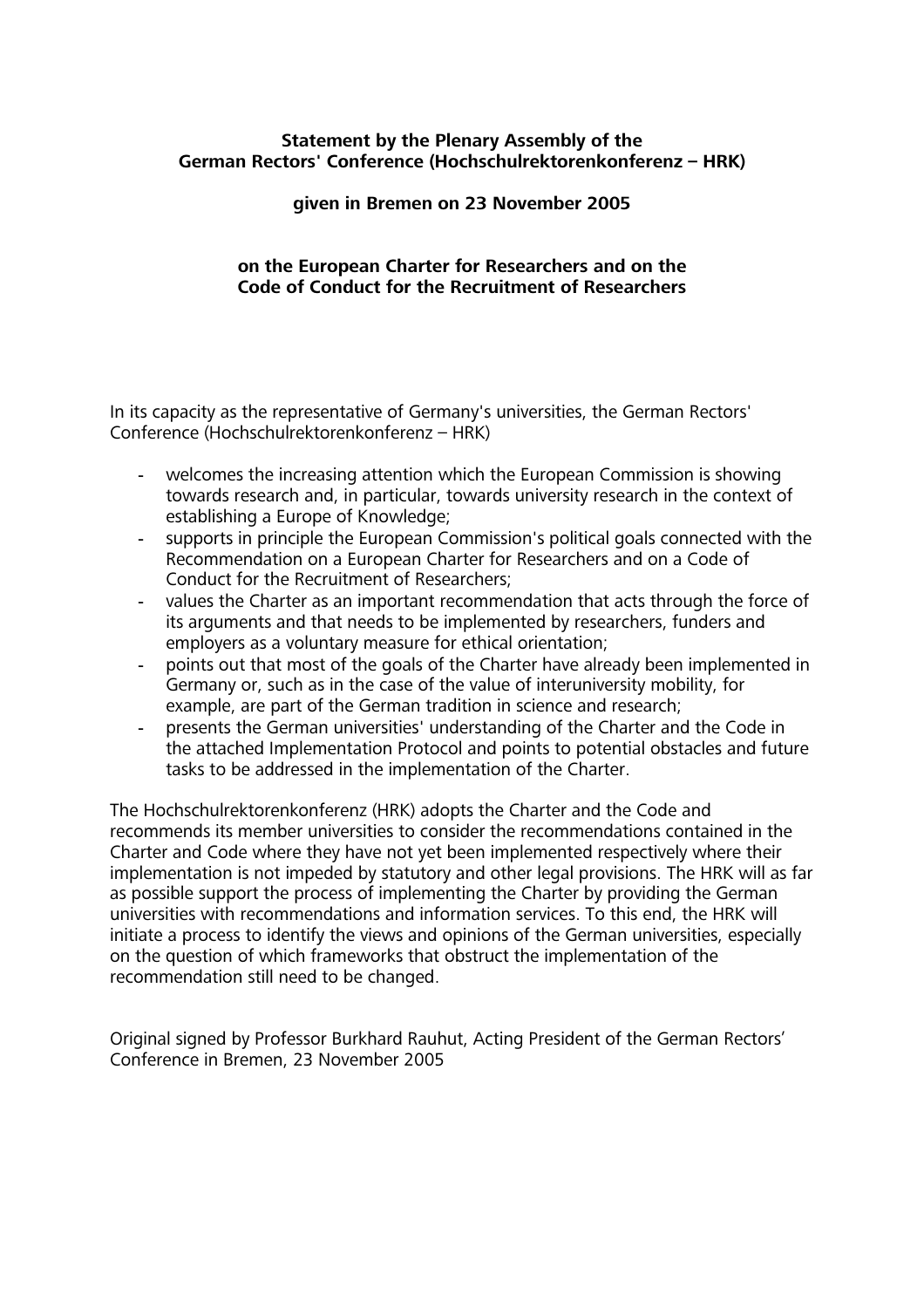### Implementation Protocol on the European Charter for Researchers and on a Code of Conduct for the Recruitment of Researchers

In the opinion of the German universities, the following points contained in the European Charter for Researchers and the Code of Conduct for the Recruitment of Researchers need further discussion and consideration in order to facilitate the implementation of the Charter and the Code by university institutions and by individual researchers. The headings used for the individual points relate to the relevant sections and subsections contained in the Charter and the Code, respectively:

# **Section 3: Definitions**

# **Researchers**

The German science and research system, just like many other European systems, is characterised by great variety in its researcher profiles. This is why there is some doubt as to whether the Charter's underlying definition of a researcher as set out in the quidelines in the Frascati Manual (OECD 2002) will not lead to inappropriate levelling which, for example, would also define science journalists as researchers. This contradicts the tradition that exists in Germany in the form of professional definitions and collectively agreed employment contracts.

# **Section 1: The European Charter for Researchers**

# **General Principles and Requirements Applicable to Researchers**

# The contribution made by research to society

On several occasions, the Charter emphasises the need for research to be relevant and beneficial to society. This is a particularly sensitive topic for the universities. Research forms the basis for the continuing development of business, industry and society. This is why the university must be given the opportunity to promote corresponding innovations by performing both basic and applied research. In this respect, the universities expressly emphasise the provision contained in Article 13 of the Charter of Fundamental Rights of the European Union: "The arts and scientific research shall be free of constraint. Academic freedom shall be respected."

# Professional responsibility of researchers (professional attitude, contractual and legal obligations, accountability, relation with supervisors)

In the opinion of the German universities, academic freedom and the researcher's accountability towards society and the scientific community are inseparable. However, this must not result in highly-detailed bureaucratic control and in excessive reporting, recording or bookkeeping duties that serve to impede the required creativity.

# **General Principles and Requirements Applicable to Employers and Funders**

# Intellectual property rights

The German Employee Inventions Act of 2002 deliberately abolished the university teacher (professorial) privilege and allows the university to commercially exploit the inventions of its university members (researchers). These are obliged to report any publications that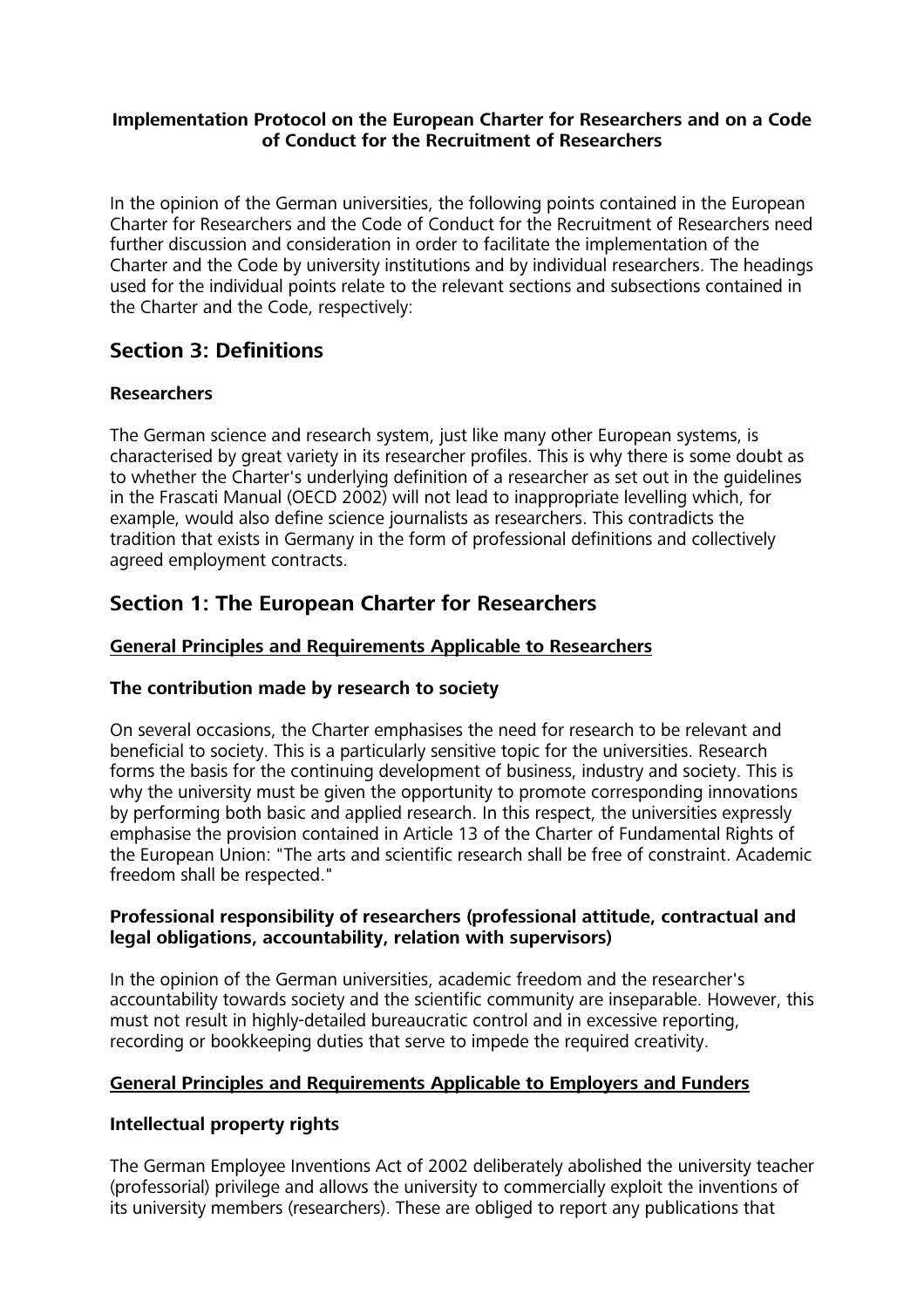contain a patentable invention to the university. The act provides for the researcher to receive a 30% share of the university's potential gross earnings in the event of a patent registration.

# Award of research grants (stability and permanence of employment, funding and salaries)

The universities continue to consider the award of research grants to be an indispensable element in promoting and developing early-stage researchers. Such grants allow researchers to concentrate on their research work without being burdened by other duties. It is absolutely essential that employers provide grantholders with information on the social security implications of the funding that they award. The universities also welcome the minimum social security cover for grantholders in the form of obligatory health and accident insurance and maternity protection as has been defined in the discussions held to date on the Charter. These demands are being implemented by key German funding organisations.

# Non-discrimination

The principle of non-discrimination on account of national origin should not rule out the possibility that nationally funded grant programmes remain reserved for nationals of the home country or for applicants from specific countries.

# Value of mobility

The universities expressly share the high esteem which the Charter attaches to geographical, intersectoral, interdisciplinary, transdisciplinary and virtual mobility as well as to mobility between the public and private sector. They also share the opinion that the lack of opportunities regarding the portability of social security rights, especially pension rights, strongly impedes mobility in Europe, above all, between the public and private sector and geographical mobility. In this respect, the European governments are urgently called upon to counteract this competitive disadvantage for German and European research and to create innovative solutions.

#### Evaluation/appraisal systems

A performance-oriented professorial salary system was introduced in Germany on 1 January 2005 that includes performance evaluation/appraisal. As far as research assistants are concerned, for example, target agreements can certainly serve as a tool to facilitate tran sparent evaluation/appraisal. Where a country and a specific community of researchers is large enough, transparency can also be achieved within a country and without the inclusion of foreign experts.

#### Career development/access to career advice

The development of a career path strategy for researchers at universities contradicts the German tradition of prohibiting in-house appointments, a tradition that has been established in the laws of the individual federal states and whose purpose is to assure the mobility of researchers. Furthermore, the German universities attach great importance to the continual renewal of their early-stage researchers and view with concern the danger of petrifaction in the staff structure of the universities. In the case of experienced researchers who cannot be given a professorship, ways are currently being sought to provide them with permanent employment while granting special termination rights to